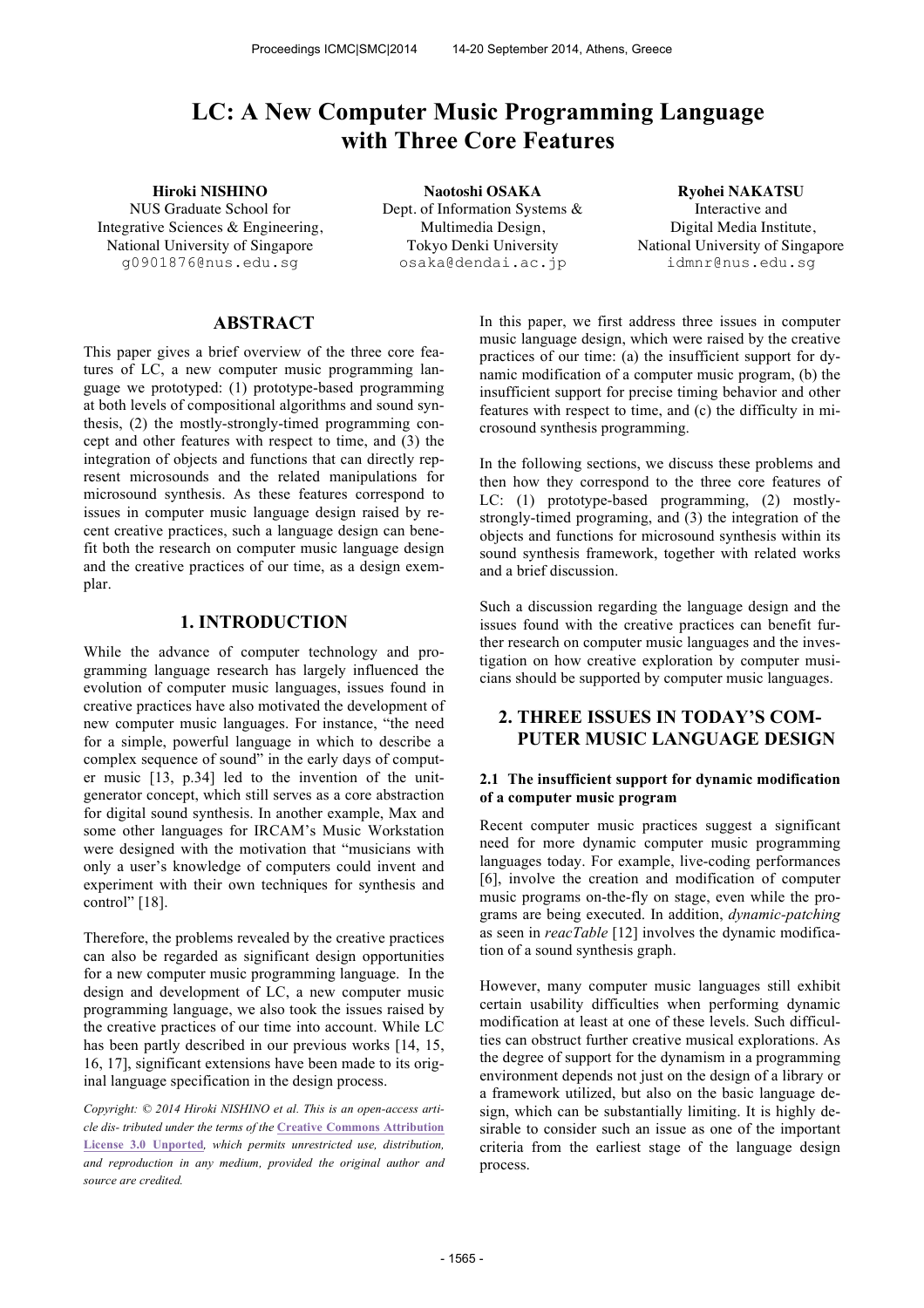# **2.2 The insufficient support for precise timing behavior and other features with respect to time**

The precise timing behavior of a computer music system has become a traditional issue. Even in earlier decades when a real-time interactive computer music system consisted of a computer and external synthesizer hardware, the slow processing speed of CPUs and the low bandwidth of hardware interfaces have motivated the research on the improvement of the timing precision required for better musical presentation of live computer music compositions**<sup>1</sup>** . Today, even sample-rate accurate timing behavior is considered desirable. For instance, to render the output of a microsound synthesis technique as theoretically expected, sample-rate accurate timing precision in scheduling microsounds is essential.

While some recent computer music languages provide sample-rate accurate timing behavior as in ChucK [22], LuaAV [21], their synchronous behavior can result in the temporary suspension of real-time DSP in the presence of a time-consuming task, as it blocks the audio computation until all the scheduled tasks are finished. Moreover, the features with respect to time that were seen in the computer music languages of earlier eras, such as timing constraints and time-fault tolerance, seem to not be considered in many recent computer music languages; even *Impromptu* [20], which is a good exception that is clearly designed with such considerations, still lacks some desirable features with respect to time. For example, Impromptu cannot handle the violation of execution-time constraints.

As above, the support for precise timing behavior and other features with respect to time is still an issue of significance in today's computer music language design.

## **2.3 The difficulty in microsound synthesis programming**

Broadly speaking, usability difficulties can be caused when the abstractions applied to the software are incompatible with what a user thinks. As "the co-evolving nature of technology adoption results in new concepts emerging through use of technology"*,* such a gap caused between the existing abstractions and emerging concepts "may introduce usability difficulties", which did not exist previously [3].

This view may correspond to the unit-generator concept and microsound synthesis, as the latter was brought into practice much later than the establishment of the former; one of the earliest well-known experiments in microsound synthesis is one by Roads in 1974 [19, p.302], long after the invention of unit-generator concepts in 1960 [7, P.26].

Indeed, several researchers have already discussed the gap between the traditional unit-generator concept and

 $\overline{a}$ 

microsound synthesis. Bencina discusses such an issue in the object-oriented software design for a software granular synthesizer in [2]. In another example, the design of Brandt's Chronic computer music language is also highly motivated by problems exhibited in the traditional unitgenerator concept when describing microsound synthesis techniques [4]. While its application domain focuses only on frequency-domain signal processing and analysis, Wang *et al.* describe a similar issue when discussing ChucK's unit-analyzer concept [23].

However, The former two works are not very adaptable to the design of a real-time interactive computer music language. The work by Bencina targets the stand-alone software rather than the language design. Brandt's Chronic is a non real-time computer music language, the design of which still leaves 'an open problem' for application to real time computer music languages because of its acausal behavior**<sup>2</sup>** [4, p.77]. The target domain of ChucK's unit-analyzer concept is only signal processing and analysis in the frequency-domain, and it lacks the generality to apply to various microsound synthesis techniques; The substantial necessity for further research on more appropriate abstractions that can tersely describe microsound synthesis techniques still remains.

# **3. THREE CORE FEATURES OF LC**

# **3.1 Prototype-based programming at both levels of compositional algorithms and sound synthesis**

In prototype-based languages, "each object defines its own behavior and has a shape of its own", whereas "each object is an instance of a specific class" in class-based languages [11, p.151]. Unlike class-based languages, slots (or fields and methods) can be added to an object dynamically after its creation. Prototype-based languages allow a significant degree of flexibility and tolerance against the dynamic modification of a computer program at runtime. The LC language adopts prototype-based programming at both levels of compositional algorithms and sound synthesis, for better support of dynamic modifications to a computer program.

At the compositional algorithm level, *Table* is provided for prototype-based programming. Figure 1 describes a simple example of prototype-based programming by *Table*. A shown, LC is a dynamically-typed language and also supports other features such as duck-typing and firstclass functions.

LC also supports prototype-based programming at the sound synthesis level. Instead of *Table*, *Patch* is provided, which can be utilized to build and modify a unitgenerator graph dynamically. Figure 2 (example *a*) describes an example of creating and modifying a *Patch* object. As shown in Figure 2 (example *b*), syntax sugars

<sup>1</sup> FORMULA well represents the research on timing precision and the time-related features in its era, even though its target application domain was still a hybrid computer music system that consists of a computer and the external MIDI synthesizer(s) [1].

 2 In Chronic, a future event can influence the result already made. As Brandt admits, this is a significant obstacle for the adoption of its programming model to a real-time computer music language [4. p.77].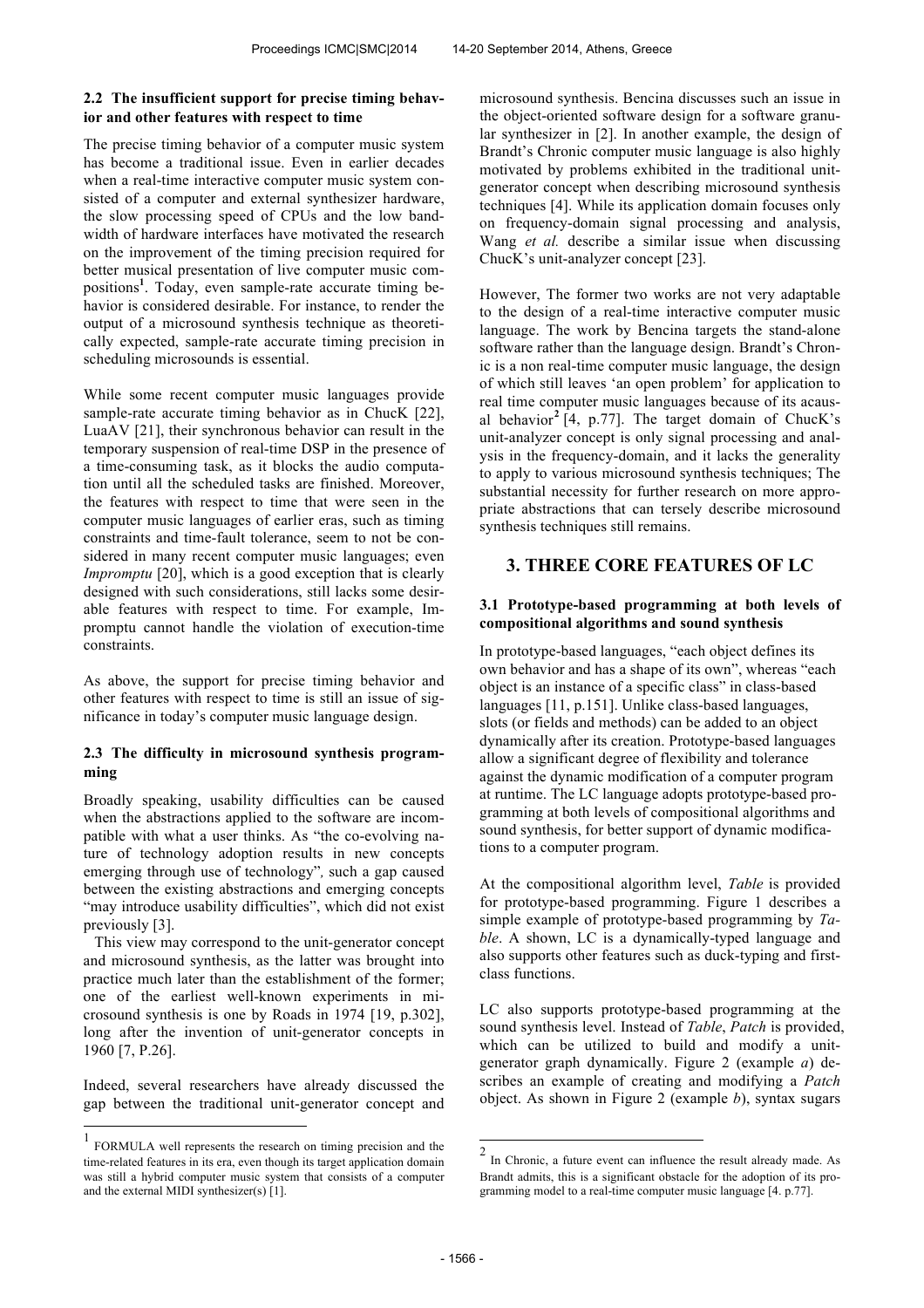are provided to make the code more readable. Additional-

```
01: //create an object ex nihilo and initialize it.
02: var obj = new Table();
03: obj.balance = 0; //the initial balance is 0.
04: //attach the methods to the object.
05: obj.deposit = function (var self, amount)<br>
06: self.balance += amount:
06: self.balance += amount;<br>07: return self;
       07: return self;
08: };
09: obj.withdraw = function (var self, amount){
10: self.balance =+ amount;<br>11: return self;
       11: return self;
12: };
13: obj.showBalance = function (var self){
14: println("current balance:" .. self.balance);
15: return self;
16: };
17: //deposit and print.
18: obj.deposit(obj, 1000);
19: obj.showBalance(obj); //this prints out '1000'
20: //obj->method(a, b, c) is a syntax sugar of
21: //obj.method(obj, a, b, c). 
22: obj->withdraw(750); 
23: obj->showBalance(); //this prints out '250'.
```
**Figure 1**. An example of prototype-based programming at the level of compositional algorithms in LC.

```
Example (a) 
01: //create a patch object.
02: var p = new \text{Path}(i);
03:
04: //create ugens and assign them to the slots.
05: p.src = new Sin-(freq:440);
06: \bar{p}.rev = \frac{new}{new} Freeverb<sup>-</sup>();
07: p \cdot \text{dac} = \text{new DAC}(\cdot);08:
09: //make connections.
10: p->connect(\src, \defout, \rev, \defin);
11: p->connect(\rev, \defout, \dac, \defout);
12:
13: //'compile' the patch to reflect above.
14: p->compile();
15: //play the patch and wait for 1 sec.
16: p->start(); 
17: now += 1::second; 
18: 
19: //modify the unit-generator graph
20: p.src = new Phasor-(freq:1760);21: p->connect(\rev, \defout, \dac, \ch1);
22: p->disconnect(\rev, \defout, \dac, \defout);
23: p->compile();
Example (b)
01: //the patch statement can create and connect
02: //ugens at once and then perform compilation.<br>03: var p = patch {
03: var p = patch { 
04: //`=>' builds a connection.
04: \text{src:Sin}-(\text{freq:440}) \Rightarrow \text{rev:Freeverb'}()<br>05: \Rightarrow \text{dac:DAC'}():
       \Rightarrow dac:DAC~():
06: };
07:
08: //play the patch and wait for 1 sec.
09: p->start(); 
10: now += 1::second; 
11: 
12: //modify the unit-generator graph.
13: update_patch(p){<br>14: src:Phasor~(free
      14: src:Phasor~(freq:1760);
15: //`=|' can be used for disconnection.
16: rev = \int dac;
17: //the inlet \& outlet can be given as below.<br>18: rev \{\def\phi\} > \chl\ dac:
     rev {\defout => \ch1} dac;
19: };
```
**Figure 2**. An example of prototype-based programming at the level of sound synthesis in LC.

```
01: //Inlet~ and Oulet~ can be used in a subpatch.
02: var s = patch {<br>03: defin:Inlet~()
      defin: Inlet~() {\defout => \amp} Sin~(440)
04: => defout:Outlet~();
05:};06: //a simple tremolo effect. the above 's'
07: //is given as a subpatch (`sub:s' on line 09)
08: var p = patch {<br>09: ann:Sin \sim (f)\texttt{amp:Sim-(freq:5)} \Rightarrow \texttt{sub:s} \Rightarrow \texttt{dac:DAC'}10: }; 
11: p->start();
```
### ly, a patch can be used as a subpatch (see Figure 3) **3.2 Mostly-strongly-timed programming and other features with respect to time**

### *3.2.1 Mostly-strongly-timed programming*

The ideal synchronous hypothesis underlies the stronglytimed programming concept (and other similar synchronous approaches). It assumes "all computation and communications are assumed to take zero time (that is, all temporal scopes are executed instantaneously)" and "during implementation, the ideal synchronous hypothesis is interpreted to imply the system must execute fast enough for the effects of the synchronous hypothesis to hold" [5, p.360]; in a computer music language designed with such a synchronous approach, this assumption can be invalidated when the deadline for the next audio computation is missed because of a time-consuming task. This invalidation leads to the temporal suspension of audio output, which is undesirable for computer music programs. As this problem in strongly-timed programming is rooted in the underlying concept of the ideal synchronous hypothesis, the temporal suspension of audio output in the presence of a time-consuming tasks is inevitable without making any extension to the original concept.

LC proposes a new programming concept, *mostlystrongly-timed programming,* which extends *stronglytimed programing* with the explicit context switching between the synchronous/non-preemptive behavior and the asynchronous/preemptive behavior. When the current context of the thread is asynchronous/preemptive, the underlying scheduler can suspend the execution of the thread at an arbitrary timing, even without the explicit advance of time.

Thus, mostly-strongly-timed programming allows the time-consuming part of a task to be executed without suspending real-time DSP and to run in the background, while maintaining the precise timing behavior of strongly-timed programming. To switch the context explicitly, *sync* and *async* statements can be used. These statements will execute the following statement (or compound statement) in the synchronous/non-preemptive and asynchronous/preemptive contexts respectively. These two statements can be nested. Figure 4 describes a simple example of mostly-strongly-timed programming.

### *3.2.2 Other features with respect to time*

#### *3.2.2.1 Timing-Constraints*

LC can express both start-time constraints and executiontime constraints with sample-rate accuracy. For start-time constraints, both *patch* and *Thread* objects can be given an offset to the start-time as an argument. For executiontime constraints, the *within*-*timeout* statement is provided. Figure 5 and Figure 6 describe these features respectively. As shown, when the code consumes more time than the given constraint by a *within* statement during the execution of its following statement (or blocked statements), it immediately jumps to the statement (or blocked statements) in the matching *timeout* block. When *timeout* is

**Figure 3**. An example of subpatch in LC.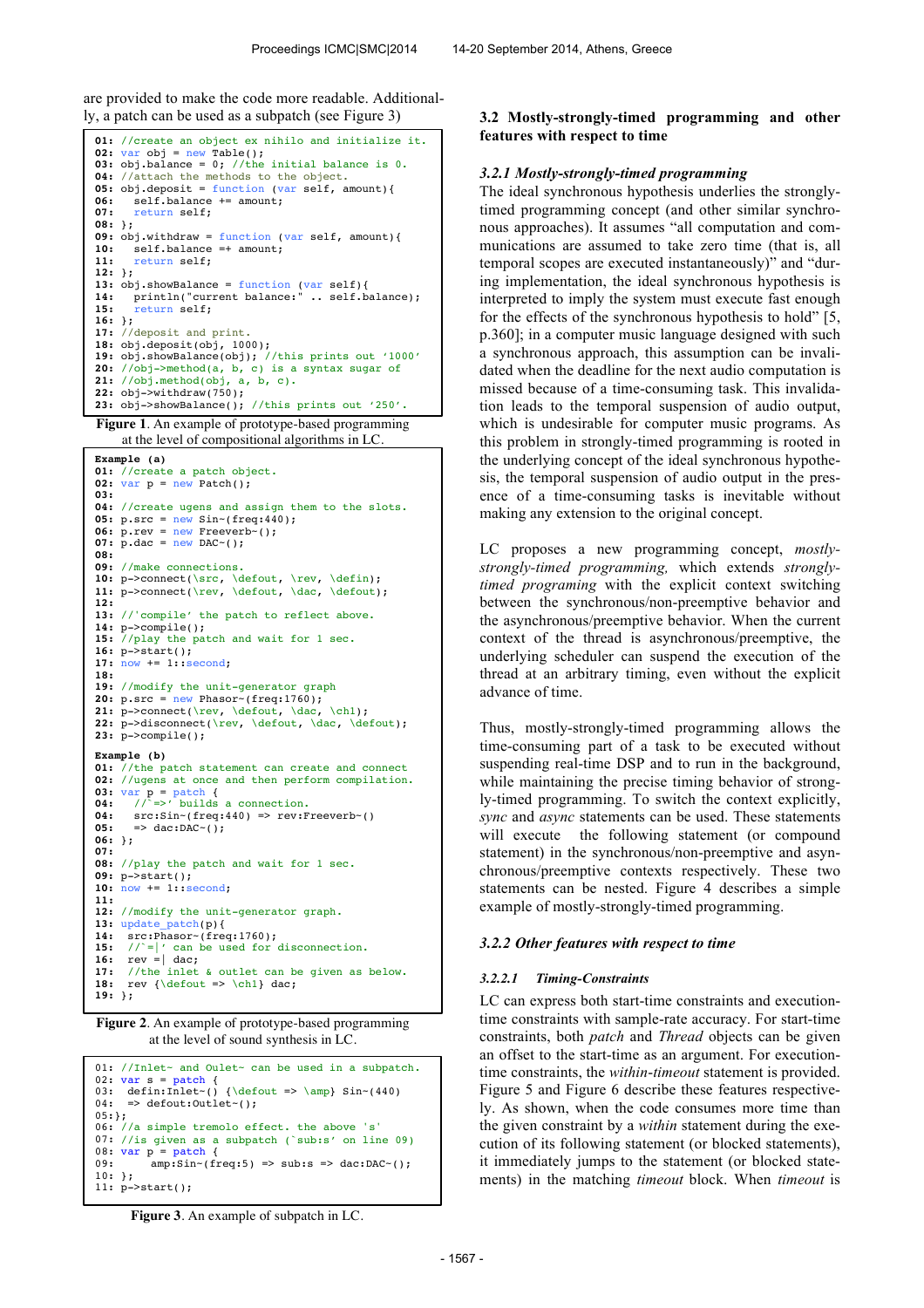omitted, the code simply jumps to the next statement after the *within* statement. As seen in Figure 7, execution timeconstraints can be correctly nested.

#### *3.2.2.2 Time-tagged message communication*

In LC, *the message-passing model* is applied to the interthread communication. When a message is sent out, the delivery timing of the message can be specified. Figure 8 describes the example of message-passing in LC. As shown, when the ' $\lt$ -' operator is used for message passing, the delivery time or timing offset can be given. When any value of the type *time* is passed, it is interpreted as the delivery time. If the value is of the type *duration*, it is interpreted as a timing offset.

```
01: //'sync' is the default context. create a patch 
02: // to make the suspension of DSP audible.
03: var p = patch {<br>04: Sin \sim( ) => DAC
       \sin^{-1}() \implies DAC^{-}(.)05: };
06: p->start();
07: //loading large files and extracting wavesets. 
08: //as DISK I/O can be time consuming, this can 
09: //temporarily suspend the real-time output.
10: LoadSndFile(0, "/large_snd_file.aiff");
11: var wavesets = ExtractWavesets(0);
12:
13: //performing it in `async'.
14: async {<br>15: //as
15: //as this block can be preempted without<br>16: //the advance of logical time, the suspe
16: //the advance of logical time, the suspension<br>17: //of the audio computation does not occur.
17: //of the audio computation does not occur.
18: LoadSndFile(0, "/large_snd_file.aiff");
19: wavesets = \overline{ExtractWavesets(0)};
20: } 
21:
22: //sync/async can be nested freely
23: \frac{\text{sync}}{\text{24:}} //nov
24: \frac{7}{\text{now in the synchronous context}}<br>25: some function call(1, 2,3):
        25: some_function_call(1, 2,3 );
26:
27: //switch to the asynchronous context<br>28: async {
28: async { 
           29: some_ohter_function_call(4, 5);
30: //switch to the synchronous context again.<br>31: sync {
31: sync {<br>32: yet a
32: yet_anohter_function_call(4, 5);
33: } 
34: //now back to the asynchronous context
35: println("done."); 
36: } 
         37: //now back to the synchronous context
38: println("bye!");
39: }
```
**Figure 4**. An example of mostly-strongly-timed programming in LC.

```
01: //giving the start-time offset to a patch.
02: var p = \frac{patch}{p} {<br>03: Sin \approx (880) =>
      \sin \sim (880) => DAC\sim();
04: };
05: //the patch starts 1 second later.
06: p->start(offset: 1::second);
07:
08: //giving the start-time offset to a thread.
09: //create a first class function.
10: var f = function(var message){
11: println("message : " .. message);
12: };
13:
14: //create a thread by LC's '@' operator.
15: var thread = f<sup>0</sup>("Hello, world!");
16: //the thread starts executing after 2 second.
17: thread->start(offset: 2::second);
```


```
01: //giving the execution-time constraints
02: \text{within}(2::\text{second}) {<br>03: \text{var} cnt = 0:
03: var \text{cnt} = 0;<br>04: while (true)while(true){
05: \begin{array}{ll}\n\text{print}(\text{count}: \text{ " c} \dots \text{ cnt}); \\
\text{06: } & \text{now += } 0.5 \text{ : second:}\n\end{array}06: \frac{1}{1000} += 0.5::second;<br>07: cnt += 1;
07: \text{cnt} += 1;<br>08: \lambda08: } 
09: //the below code is never reached.
10: println("done.");
\begin{matrix} 11: \\ 12: \end{matrix}12: timeout {<br>13: println
          13: println("timeout!");
14: } 
15: //'time out' block can be omitted.
16: within(3::second){<br>17: async_while(true
         async while(true) println("*");
18: }
```
**Figure 6**. An example of execution-time constraints in LC (1).

**01:** within(1::second){<br>**02:** within(2::second within(2::second){ **03:** //the code jumps to the outer timeout block **04:** //exactly after 1 second. **05:** now += 3::second; **06:** } 07: //this timeout block will never be reached.<br>08: timeout *{* 08: timeout {<br>09: println println("the inner 'timeout'.");  $10:$ **11:** } **12:** //the code jumps to below block as expected. **13: timeout 14: print** println("the outer 'timeout'."); **15:** }

**Figure 7**. An example of execution-time constraints in LC (2).

```
01: //a function to be launched as a thread.
02: var f = function() {
03: var thread = GetCurrentThread();<br>04: while(true){
         04: while(true){
05: //receive a message in the blocking mode.<br>06: var msg = thread->recv(\blocking);
07: if (msg == \qquad \qquad \qquad<br>08: break:
              08: break; 
09: } 
         println("message :" .. msg);
11: } 
        12: println("quit.");
13: return; 
14: };
15:
16: //create and start a thread.<br>17: var thread = f(\theta);
18: thread->start();
19:
20: //sending messages...
21: //deliver the message immediately.
22: thread <- "Hello!"; 
23:
24: //deliver the message at the given 'time'.
25: thread <- @now + 1::second, "1 second passed";
26:
27: //deliver the message after the given duration.
28: thread <- @2::second, "2 second passed";
29: thread <- @3::second, \quit;
```
**Figure 8**. An example of time-tagged inter-thread message communication in LC.

## **3.3 The integration of the objects and library functions that can directly represent microsounds and the related manipulations for microsound synthesis**

The sound synthesis framework of LC integrates the objects and functions that can directly represent the microsounds and related manipulations for microsound synthesis. LC was first designed as a hosting language to enclose the LCSynth sound synthesis language [15, 17], yet there has been a significant degree of modifications made in the sound synthesis framework since then.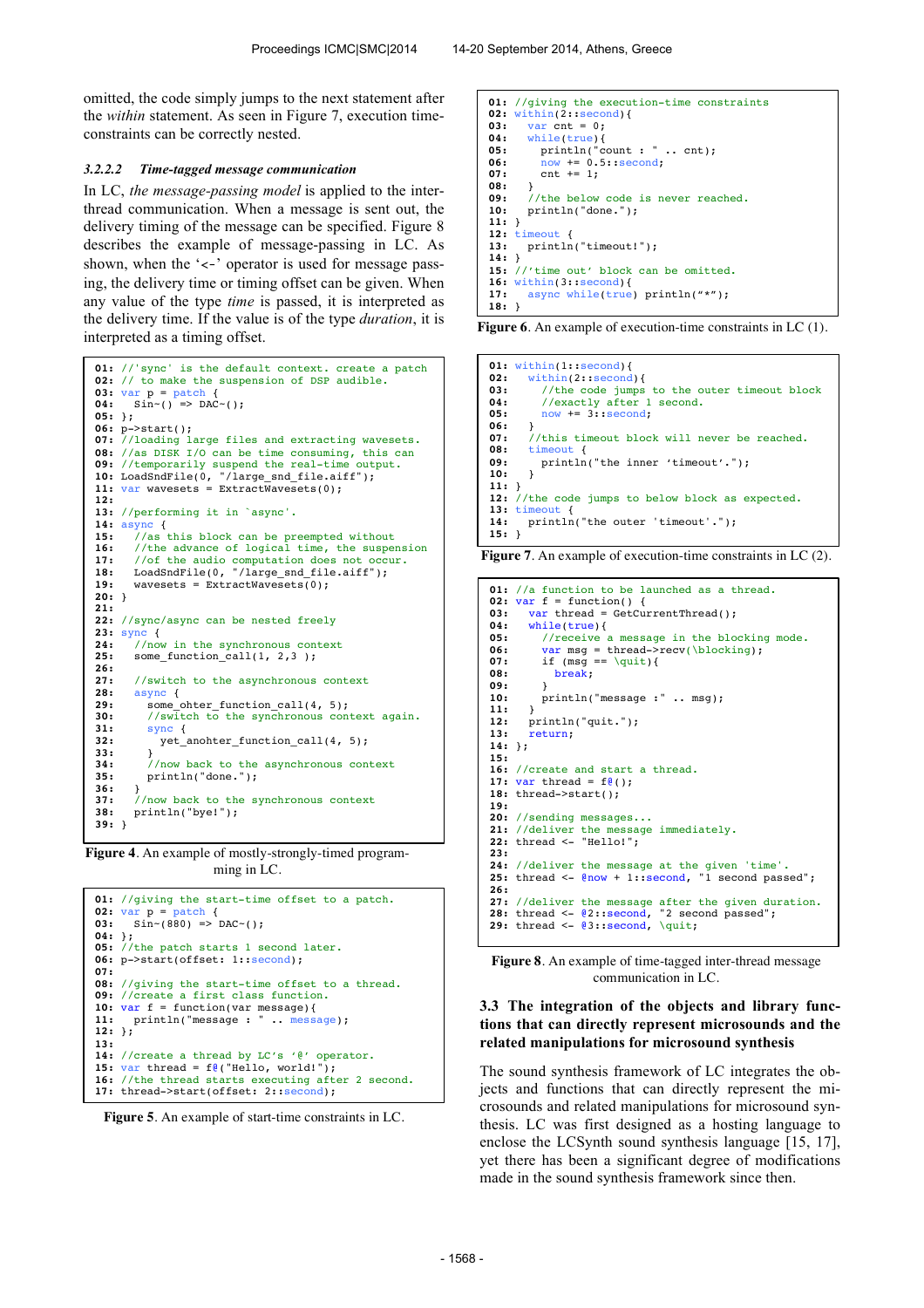In the current version of LC, the microsound synthesis objects and functions are completely separated from the unit-generator sound synthesis framework in the current version. However, the basic programming model for microsound synthesis in LCSynth as described in [17] is still applicable to LC programs.

In LC, *Samples* is the object used to represent a single microsound. *Samples* is an immutable object, which contains the sample values within. There is no limitation for the sample size<sup>3</sup>. SampleBuffer is a mutable version of *Samples*. These two objects are mutually convertible by calling *toSampleBuffer* and *toSampleBuf* method.

```
01: //instantiate a new SampleBuffer object and
02: //fill it with sinewave of 256 samp freq *
03: var sbuf = new SampleBuffer(1024);
04: for (var i = 0; i < sbuf.size; i+=1){<br>05: sbuf[i] = Sin(3.14159265359 * 2 *
06: (i * 4.0 / sbuf.size));
07: } 
08: 
09: //create a grain. 
10: //first convert it to a Samples object.
11: var tmp = sbuf->toSamples();
12 //apply a hanning window.
13: var win = GenWindow(tmp.dur, \hanning);
14: var grn = tmp->applyEnv(win)->resample(440);
15:
16: //perform synchronous granular synthesis
17: within(5::second){<br>18: while(true){
18: while(true){<br>19: PanOut(grn.
19: Panout(grn, 0.0); 1/0.0 = center.<br>20: now += grn, dur 1/4:
          20: now += grn.dur / 4;
21: } 
22: }
```
**Figure 9.** An example of synchronous granular synthesis in LC.

```
01: //load the sound file onto Buffer No.0.
02: LoadSndFile(0, "source.aif");
03:
04: //perform sound synthesis for 2 seconds.
04: within(2::second){<br>05: //these are the :
05: //these are the synthesis parameters.<br>06: var pitch = 2:
06: var pitch = 2;
07: var rpos = 0::second; 
08: var grnsize= 512;
09: var grndur = grnsize::samp;<br>10: var win = GenWindow(grnd
10: var win = GenWindow(grndur, \hanning);<br>11: var rdur = grndur * pitch:
                      = grndur * pitch;
12: 
13: //perform pitch-shifting. 
14: while(true){
           //read the sound fragment.
16: var snd = ReadBuf(0, rdur, offset: rpos);
17: 
18: //resample and apply an envelope.<br>19: var tmp = snd->resample(grnsize):
19: var tmp = snd->resample(grnsize);<br>20: var grn = tmp->applyEnv(win);
21: 
22: //output the grain. advance the read pos.<br>23: PanOut(grn):
          PanOut(grn);
24: rpos += grn.dur / 2;
25: 
26: //wait until the next timing.<br>27: now += grn.dur / 2:
          27: now += grn.dur / 2;
28: } 
29: }
```
Figure 9 and Figure 10 describe simple examples of *synchronous granular synthesis<sup>4</sup>* , and *pitch-shifting by gran-* **Figure 10.** An example of pitch-shifting by granulation in LC.

*ulation* [19, p.127] in LC, respectively. As seen on line 05 in Figure 9, each sample within *Samples* and *SampleBuffer* is directly accessible by the '[]' operator.

Figure 11 shows a pictorial representation of waveset harmonic distortion. As shown, each waveset  $5$  is resampled to produce the harmonics of the original waveset and then overlap-added to the original after being weighted. Figure 12 shows a simple example only with the second harmonics, not weighted.



**Figure 11.** A pictorial representation of waveset harmonic distortion technique.

```
01: //load the sound file and extract wavesets.
02: LoadSndFile(0, "/sound/sample1.aif");<br>03: var wysets = ExtractWayesets(0):
      var wvsets = ExtractWavesets(0);
04:
05: //perform a simple waveset harmonic distortion.
06: for (var i =0; i < wvsets.size; i+= 1){<br>07: //resample the waveset at the given i
07: //resample the waveset at the given index<br>08: //so to create the 2nd harmonics.
08: //so to create the 2nd harmonics.<br>09: var orig = wysets[i]:
09: var orig = wvsets[i];<br>10: var octup= orig->resa
         var octup= orig->resample(orig.size / 2);
11:
12: //schedule the original.<br>13: WriteDAC(orig):
         13: WriteDAC(orig);
14: //schedule two 2nd harmonics. give the offset<br>15: //to schedule another right after the 1st one
15: //to schedule another right after the 1st one.<br>16: WriteDAC(octup);
         16: WriteDAC(octup);
17: WriteDAC(octup, offset:octup.dur);
18:
19: //sleep until the next timing.<br>20: now += orig.dur;
         20: now += orig.dur;
21: }
```
**Figure 12.** An example of waveset harmonic distortion in LC.

Figure 13 describes almost the same example of waveset harmonic distortion, but with the triangle envelope applied to the entire output. As shown, a *Samples* object can be written directly into the input of a unit-generator (lines 16 to 22) and the output of a unit-generator can be taken out as a *Samples* object (line 24). Figure 14 shows another example of waveset harmonic distortion. This example also applies reverberation together with envelopshaping. As shown, a patch can be used in the same manner as the Figure 13 example. Furthermore, as seen lines 31to 46 in the Figure 14 example, if a patch is active, the patch automatically reads the given input and outputs the processed sound to the DAC output.

Thus, the collaboration between the unit-generator concept and LC's microsound synthesis abstraction can be performed quite easily.

 3 However, an out-of-memory exception is thrown if the memory allocation failed when creating a *Samples* or *SampleBuffer* object. 4

In synchronous granular synthesis, the sound "results from one or more stream of grain" and "the grains follow each other at regular intervals" [19, p.93].

 5 A waveset is defined as *"*the distance from a zero-crossing to a 3rd zero-crossing" [25, Appendix II p.50]. In Figure 11 (left), each waveset is separated by grey lines.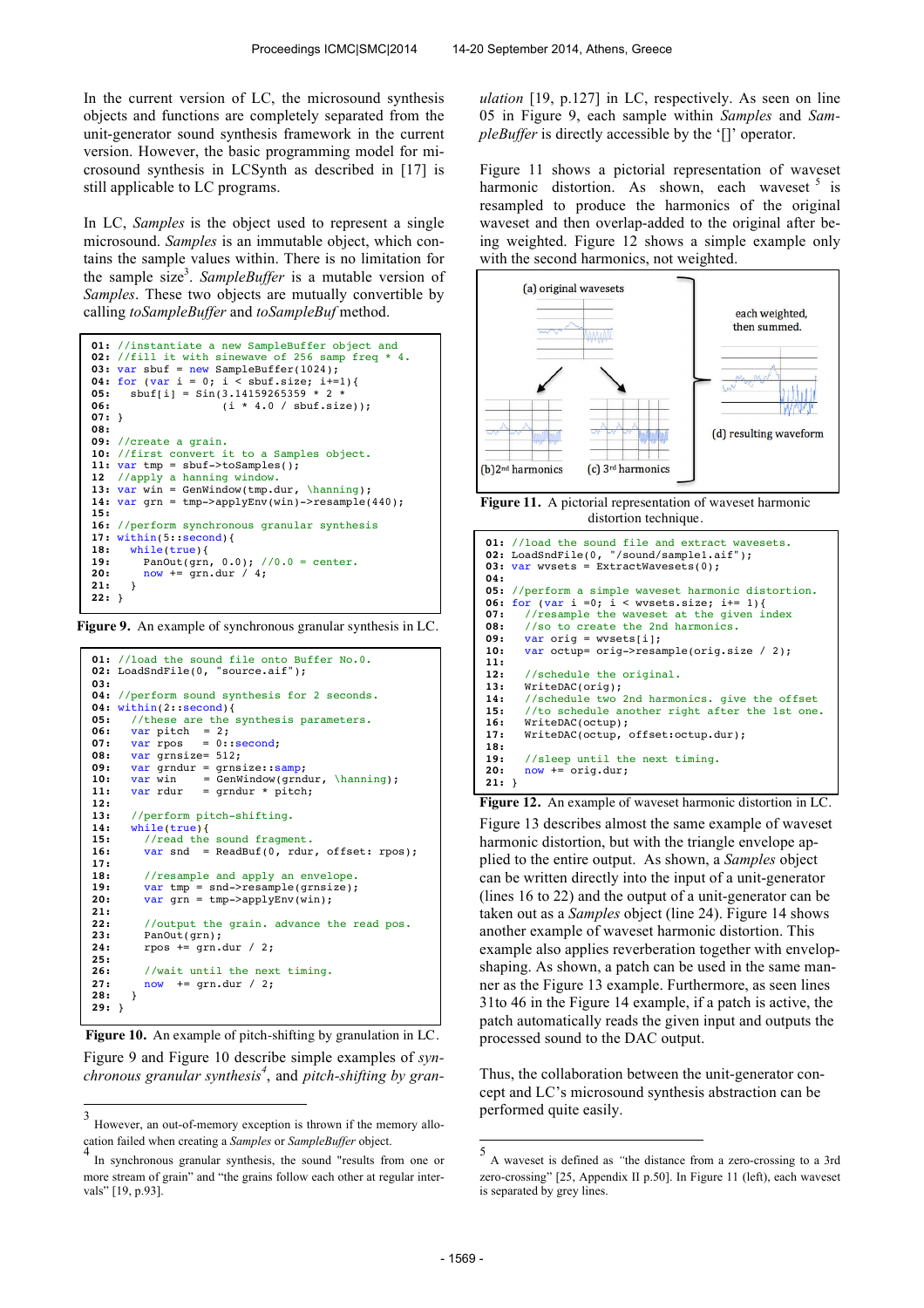To add more, FFT/IFFT can be also performed within the same microsound synthesis framework. Figure 15 describes a simple cross-synthesis example in LC.

```
01: //load the sound file and extract wavesets.
02: LoadSndFile(0, "/sound/sample1.aif");
03: var wvsets = ExtractWavesets(0);
04:
05: //create an triangle envelope ugen. trigger it.
06: var env = new TriEnv~(2::second);
07: env->trigger();
08:
09: //perform a simple waveset harmonic distortion.
10: for (var i =0; i < wvsets.size; i+= 1){<br>11: //resample the waveset at the given index
12: //so to create the 2nd harmonic.<br>13: var orig = wysets[i]:
         var orig = wvsets[i];
14: var octup= orig->resample(orig.size / 2);
15: 
16: //write the original to the ugen input.<br>17: env->write(orig):
17: env->write(orig);<br>18: //write two 2nd h
18: //write two 2nd harmonics. give the offset 
19: //to schedule another right after the 1st one.
20: env->write(octup);<br>21: env->write(octup.
         21: env->write(octup, offset:octup.dur);
22: 
23: //read the output of the ugen. send it to dac. 24: var out = env-<math>2</math>24: var out = env->pred(orig. dur);<br>25: WriteDAC(out):25: WriteDAC(out);<br>26: //sleep until t
         26: //sleep until the next timing.
27: now += wvsets[i].dur;
28: }
```
**Figure 13.** An example of waveset harmonic distortion in LC, with the triangle envelope applied to the entire output.

```
01: //load the sound file and extract wavesets.
02: LoadSndFile(0, "sample2sec.aif");
03: var wvsets = ExtractWavesets(0)
04: //create a patch and trigger the envelope
05: var pat = \frac{1}{\text{patch}} {<br>06: defin:TriEnv~(2)
       06: defin:TriEnv~(2::second) => Freeverb~()
07: defout::Outlet~();
08: }; 
09: pat.defin->trigger();
10: 
11: //perform a simple waveset harmonic distortion.
12: for (var i =0; i < wvsets.size; i+= 1){
13: //resample the waveset at the given index<br>14: //so to create the 2nd harmonics.
14: //so to create the 2nd harmonics.<br>15: yar orig = wysets[i]:
       15: var orig = wvsets[i];
16: var octup= orig->resample(orig.size / 2);
17: 
18: //write to the patch's default input.<br>19: pat->write(orig):
       pat->write(orig);
20: pat->write(octup);<br>21: pat->write(octup,
       pat->write(octup, offset:octup.dur);
22: 
      23: //read the output of the ugen. send it to dac.
24: var out = pat ->pread(orig.dur);<br>25: WriteDAC(out);
25: WriteDAC(out);<br>26: //sleep until t
26: //sleep until the next scheduling timing.<br>27: now += wysets[i].dur:
       now += wvsets[i].dur;
28: } 
29:
30: //swap the outlet with DAC and play the patch.
31: update\_patch(pat) {<br>32: default:DAC<sub>0</sub>:32: defout:DAC~();
33: };
34: pat.defin->trigger();
35: pat->start();
36:
37: //perform a simple waveset harmonic distortion.
38: for (var i = 0; i < wvsets.size; i+=1){<br>39: var orig = wvsets[i]}
       39: var orig = wvsets[i];
40: var octup= orig->resample(orig.size / 2);
41: 
42: pat->write(orig);
       43: pat->write(octup);
44: pat->write(octup, offset:octup.dur);
45: 
46: //as the patch is active, there is no need to<br>47: //read the patch and send it to dag.
47: //read the patch and send it to dac.<br>48: now += wysets[i].dur:
       48: now += wvsets[i].dur;
49: }
```
**Figure 14.** An example of waveset harmonic distortion in LC, with the triangle envelope and reverberation applied.

**01:** //load the sound files onto the buffers.<br>**02:** LoadSndFile(0, "/sound/sound1.wav");<br>**03:** LoadSndFile(1, "/sound/sound2.wav"); **04:** //the duration of each FFT/IFFT window and **05:** //the number of the overlapping windows. **06:** var dur =1024::samp; **07:** var ovlp= 4; **08: 09:** //process 800 frames. **10:** for (var i=0; i < 800; i += 1){ **11:** //first, extract snd fragments from the buffers. **12:** var src1 = ReadBuf(0, dur, offset:i\* dur / ovlp); **13:** var src2 = ReadBuf(1, dur, offset:i\* dur / ovlp); **14: 15:** //perform FFT. PFFT applies a window and returns **16:** //an array of Samples objects [magnitude, phase]. **17:** var pfft1 = PFFT(src1, \hanning);<br>**18:** var pfft2 = PFFT(src2, \hanning); **19:** 20: //cross synthesis<br>21: var ppved = pfft1 **21:** var ppved = pfft1[0]->mul(pfft2[0]); **22: 23:** //perform IFFT and writes to the sound output. **24:** var pifft = PIFFT(ppved, pfft1[1], \hanning); **25:** //wait until the next timing. **26:** now += src1.dur / ovlp; **27:** }

**Figure 15.** An example of cross-synthesis in LC.

## **4. DISCUSSION**

#### **4.1 Prototype-based programming in LC**

As briefly mentioned in Section 2.1, while there exists the need for a more dynamic computer music language, the existing computer music languages exhibit certain problems at least at either the level of sound synthesis or the level of compositional algorithms.

For instance, as ChucK is a statically-typed class-based language, ChucK is not suitable for dynamic modification at runtime. Assume a variable *src* is assigned a *SinOsc* unit-generator; one cannot simply assign a *Phasor* unitgenerator to *src* for replacement, since the types of these two objects differ. Using a common parent class *Ugen* for the type of *src* would hinder access to the fields or methods that exist in *SinOsc* or *Phasor*, but not in *Ugen.* Furthermore, it shows a certain degree of viscosity*<sup>6</sup>* in the modification of a synthesis graph, as it is required to disconnect the connections to the unit-generator to be replaced first, and then rebuild the connections to a new unit-generator. This is because ChucK builds the connections between the instances of the unit-generators rather than the variables.

SuperCollider [24] seems fairly dynamic in its basic language concept, yet its *Just-in-Time programming library*  [24, chapter 7] exhibits a different kind of *viscosity* against the dynamic modification of a synthesis graph. In Just-in-Time programming, while there isn't the necessity for reconnection as in ChucK, the modification of a synthesis graph is allowed only at the point where a *proxy object* is utilized. When a modification where a proxy object is not used needs to be made, it can require a considerable degree of recoding. Figure 15 briefly illustrates a typical viscosity problem in Just-in-Time programing; even only to make *c* and *d* in the synthesis graph (on lines

j

<sup>6</sup> Viscosity is defined as "resistance to change: the cost of making small changes" and it "becomes a problem in opportunistic planning when the user/planner changes the plan" [3].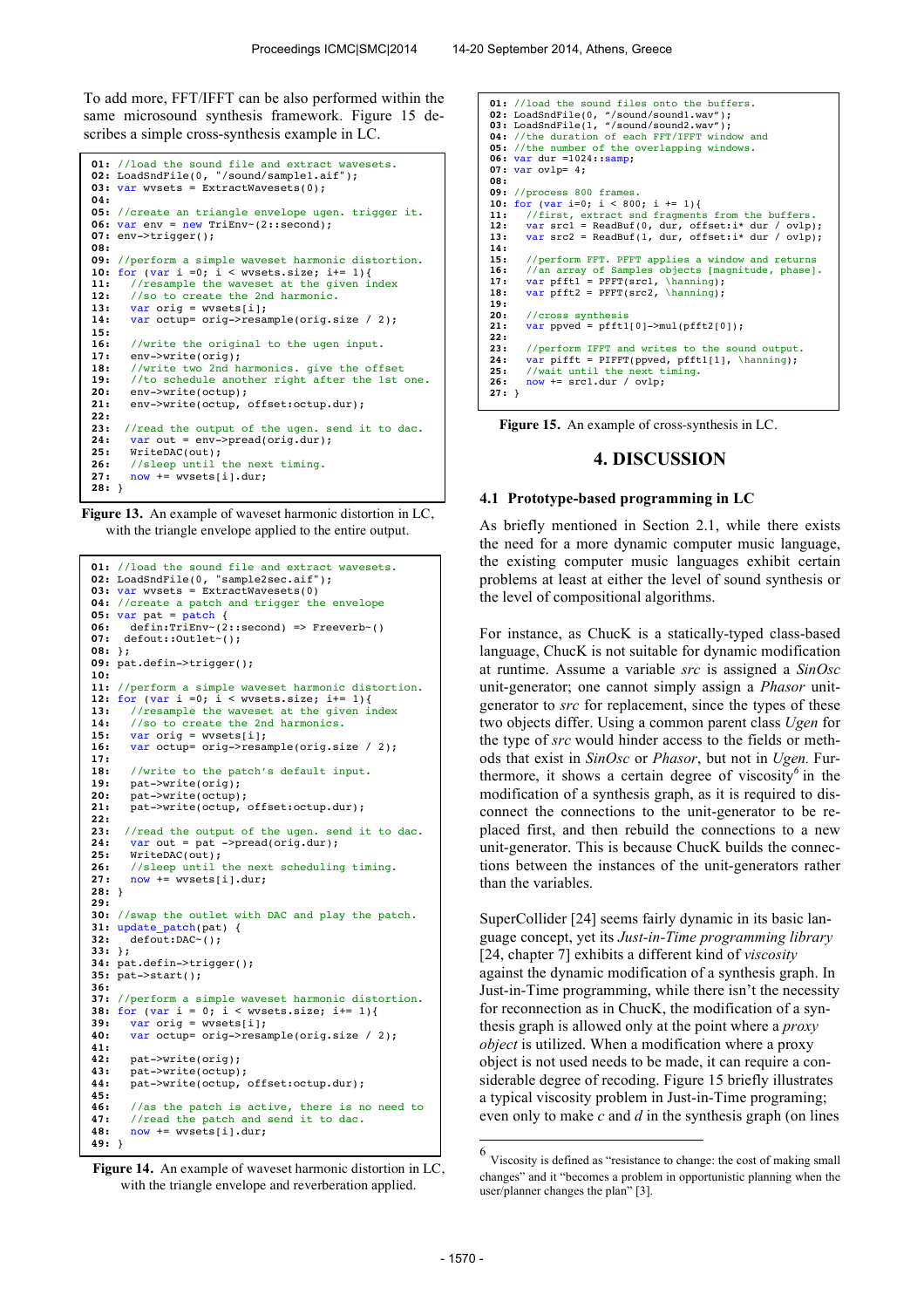07 and 08) replaceable, almost the whole code must be rewritten as on lines 17 through 26.

```
01: p = ProxySpace.push // if needed 
02: 
03: ~a = Lag.ar(LFClipNoise.ar(2 ! 2, 0.5, 0.5), 0.2);
04: (
 05: ~b = {<br>06: var c,d;<br>07: c = Dust.ar(20 ! 2);<br>08: d = Decay2.ar(c, 0.01, 0.02, SinOsc.ar(11300));<br>09: d + BPF.ar(c * 5, ~a.ar * 3000 + 1000,0.1)
10: };
11: ); 
12:
13: ~b.play; 
14: 
15: // the refactored code from above
16:
 17: (
18: ~a={
 19: var a;<br>20: a = Lag.ar(LFClipNoise.ar(2 ! 2, 0.5, 0.5), 0.2);<br>21: BPF.ar(~c.ar * 5, a * 3000 + 1000, 0.1);
22: } 
23: );
 24: ~c = {Dust.ar(20 ! 2)};
25: ~d = {Decay2.ar(~c.ar,0.01,0.02),SinOsc.ar(11300)};
26: ~b = ~a + ~b;
27: 
28: ~b.play;
```
**Figure 16.** Refactoring a synthesis graph at runtime in SuperCollider [24, p.212].

Impromptu also supports a considerable degree of dynamic modification at the compositional algorithm level, as it is an internal domain-specific language<sup>7</sup> built on LISP, which is highly dynamic. At the sound synthesis level, it depends on Apple's Audio Unit framework and the dynamic modification of the connections between Audio Units is also supported. However, the replacement of *audio units* must involve the removal of existing connections and requires reconnections as in ChucK.

On the contrary, LC adopts the concept of prototypebased programming at both the compositional algorithms and sound synthesis levels. As the connections in a synthesis graph in LC's patch are made between the slots and not between the instances of unit-generators*,* the replacement of unit-generators can be performed simply by an assignment. The modification of a synthesis graph can be performed quite simply as shown in Figure 2.

## **4.2 Mostly-strongly-timed programming and other features with respect to time in LC**

As already discussed in Section 2.2, in computer music languages designed with the synchronous approach, a time-consuming task can easily lead to the temporary suspension of real-time DSP, as seen in ChucK, LuaAV and the like. However, if the sound synthesis thread (or process) is separated from a thread (or process) that performs compositional algorithms, the synchronization between them will be imprecise and sample-rate accurate timing behavior will be unrealizable in today's computer systems; thus, such languages as SuperCollider or Impromptu fail to provide the sample-rate accurate timing behavior. LC's mostly-strongly-timed programming provides one solution for this problem by extending strongly-timed programing with the explicit switching between synchronous and asynchronous contexts as described in the previous section.

Many computer music languages lack certain desirable features with respect to time. While the designers of Impromptu clearly take such features into consideration and provide the capability for timing constraints, Impromptu does not provide the feature of time-fault tolerance and cannot handle the violation of execution-time constraints. Impromptu's framework to handle execution-time constraints has another significant problem in that it cannot describe the nested execution-time constraints. Moreover, as Impromptu performs sound synthesis in a different thread than threads for compositional algorithms, the timing behavior of Impromptu is not very precise in comparison with other languages designed with the synchronous approach.

On the contrary, LC provides the sample-rate accuracy in timing behavior. Both constraints on start-time and execution-time are performed with the sample-rate accuracy. Start-time constraints will be never violated due to LC's synchronous behavior. By the *within-timeout* statement, LC can handle the violation of execution-timing constraints. Execution-time constraints can be correctly nested.

### **4.3 The Integration of the objects and library functions/methods for microsound synthesis in LC**

As discussed in Section 2.3, LC is not the first language with objects that can directly represent microsounds. The previous works by Bencina (the software design for granular synthesizers), Brandt (Chronic computer music language), and Wang (ChucK's unit-analyzer concept) also discuss the necessity for more appropriate abstractions for microsound synthesis, emphasizing the difference between microsound synthesis techniques and other conventional synthesis techniques that can fit within the unitgenerator concept.

Bencina states "granular synthesis differs from many other audio synthesis techniques in that it straddles the boundary between algorithmic event scheduling and polyphonic event synthesis" [2, p.56]. Brandt attributes the difficulty in microsound synthesis programming in unitgenerator languages partly to the inaccessibility to the lower-level details, which the unit-generator concept abstracts away<sup>8</sup>[3]. Wang *et al.* also state that "the highlevel abstractions in the system should expose essential low-level parameters while doing away with syntactic overhead, thereby providing a highly flexible and open framework that can be easily used for a variety of tasks" when discussing the design of ChucK's unit-analyzer concept [23].

j

 7 "An internal DSL is a DSL represented within the syntax of a generalpurpose language" [9, p.15] and morphs "the host language into a DSL itself – the Lisp tradition is the best example of this" [8].

<sup>8</sup> Brandt discusses that "if a desired operation is not present, and cannot be represented as a composition of primitives, it cannot be realized within the language" in a unit-generator language, in [3, p.4].